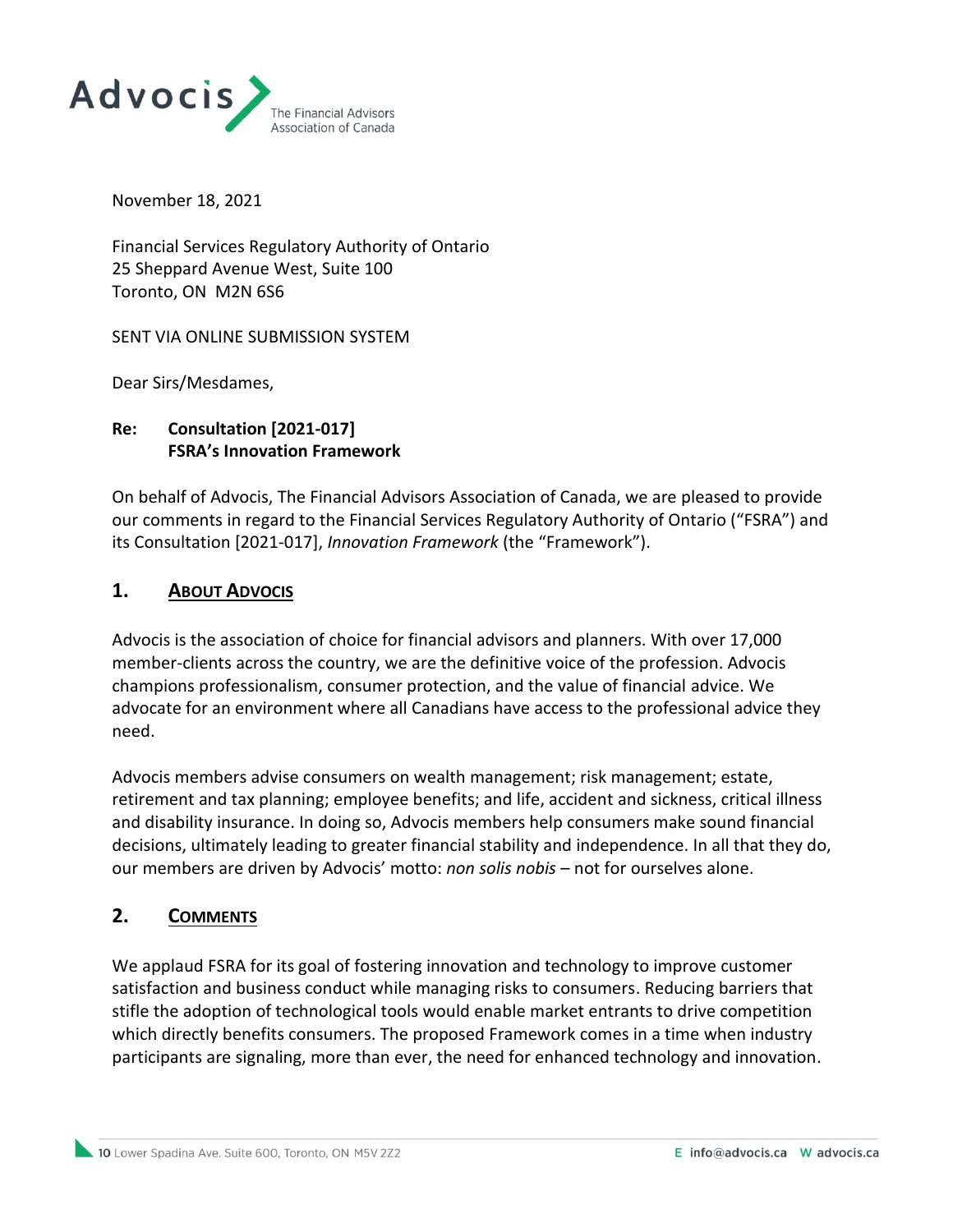

Financial advisors play an important role in providing consumers with access to professional financial services. The relationship between advisors and clients is built upon trust and is enriched over years. As a result, advisors are in a unique position to identify innovative products and services that can benefit consumers. In addition, due to their insight and expertise, advisors can also assist with solving challenges faced by innovators in a more efficient manner.

We encourage FSRA to leverage the experience and knowledge of Advocis' Technology and Innovation Committee ("TIC") in facilitating and identifying innovation opportunities through FSRA's Innovation Office 'inside-out' and 'outside-in' approaches. The TIC is composed of techforward members of Advocis who engage with modern tools and technologies to enhance their ability to provide client-facing financial advice. TIC members can draw from the challenges they have faced as innovators and adaptors throughout the years. In addition, their understanding of the changes in the industry is shaped by their familiarity with both traditional and technological languages used in this space. These are practical and useful experiences which can assist regulators and innovators. The TIC's initiatives strengthen our advocacy efforts for a better regulatory environment as we believe that both financial advisors and consumers can benefit from technologies that promote greater access to financial advice, increased choice in services, and a more competitive landscape.

The TIC is currently working on an initiative whereby advisors would have the opportunity to meet with innovators and test the offerings of beta stage start-ups, which would ensure that the voices of clients and advisors are heard by developers in the fintech space. This is an initiative similar to FSRA's 'Test and Learn Environment' ("TLE") where innovators will be able to test their innovations and analyze the market response to their innovations. TIC's unique perspective and knowledge gained from client-facing, front-line advisors can assist TLE and facilitate improving tested innovations. We believe that the TIC can prove valuable to FSRA's TLE and we look forward to engaging TIC with the Innovation Office and its TLE program.<sup>1</sup>

Lastly, we encourage FSRA to be mindful of the distinction between access to product and access to advice in its support for innovation and technological tools. While some consumers simply seek access to product, the vast majority are interested in access to advice – including the client relationship management and behavioural coaching that professional advice entails. Access to product is often ancillary to the larger financial plan developed through the professional advisory relationship. By promoting and dedicating part of the Innovation Office' time and resources to developing and encouraging technologies that would improve the advisory relationship, FSRA can ensure that innovation will lead to a better consumer experience as a whole.

<sup>&</sup>lt;sup>1</sup> The TIC is also involved in similar initiatives such as the Beta Innovation Office Directory of the Ontario Securities Commission.